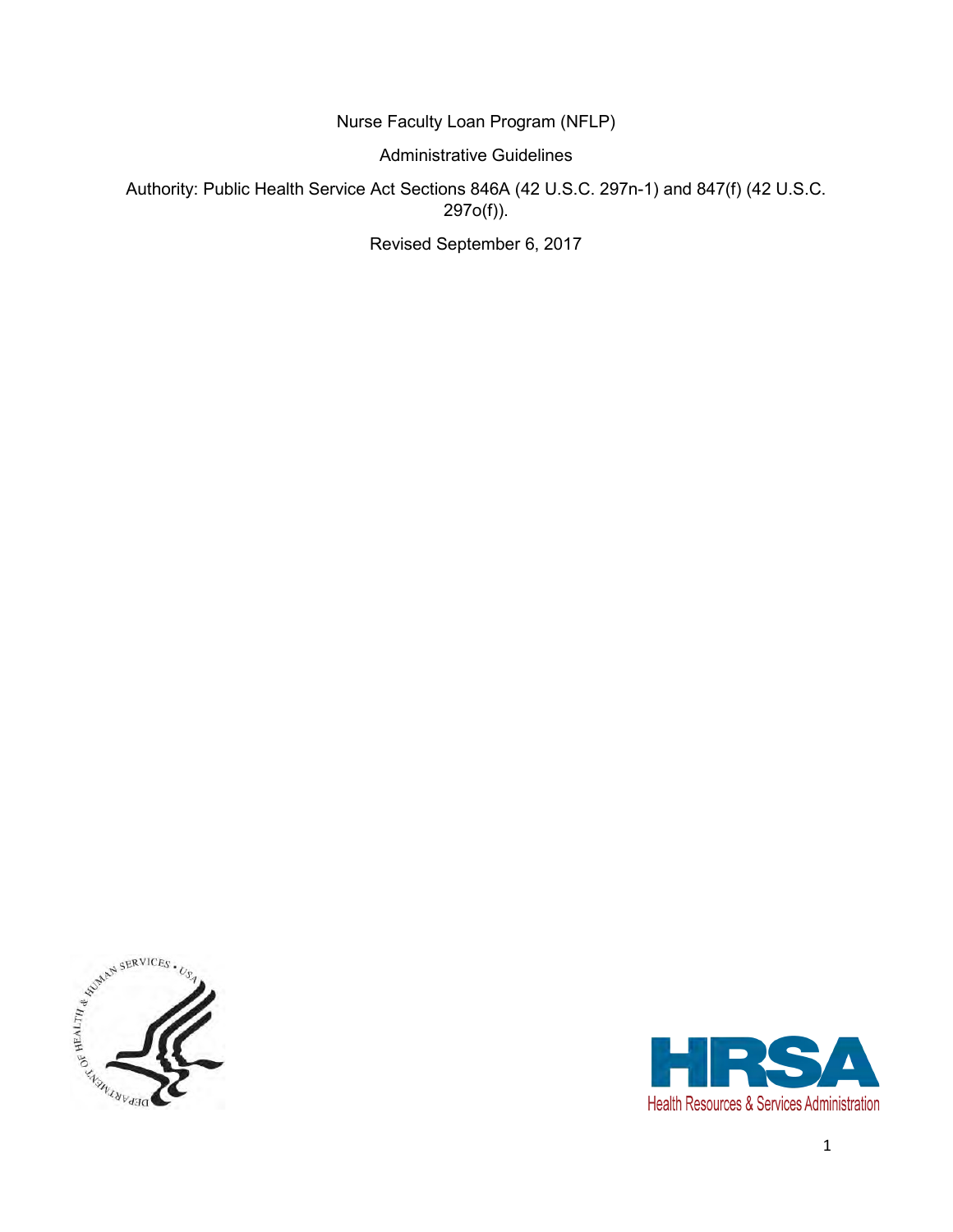#### **TABLE OF CONTENTS**

|  | A. Introduction |  |
|--|-----------------|--|
|--|-----------------|--|

|  | <b>B. Establishment and Maintenance of a Loan Fund Account</b> |  |
|--|----------------------------------------------------------------|--|
|  |                                                                |  |
|  |                                                                |  |

### C. Loan Fund Provision to Students

## D. Loan Cancellation

# E. Collections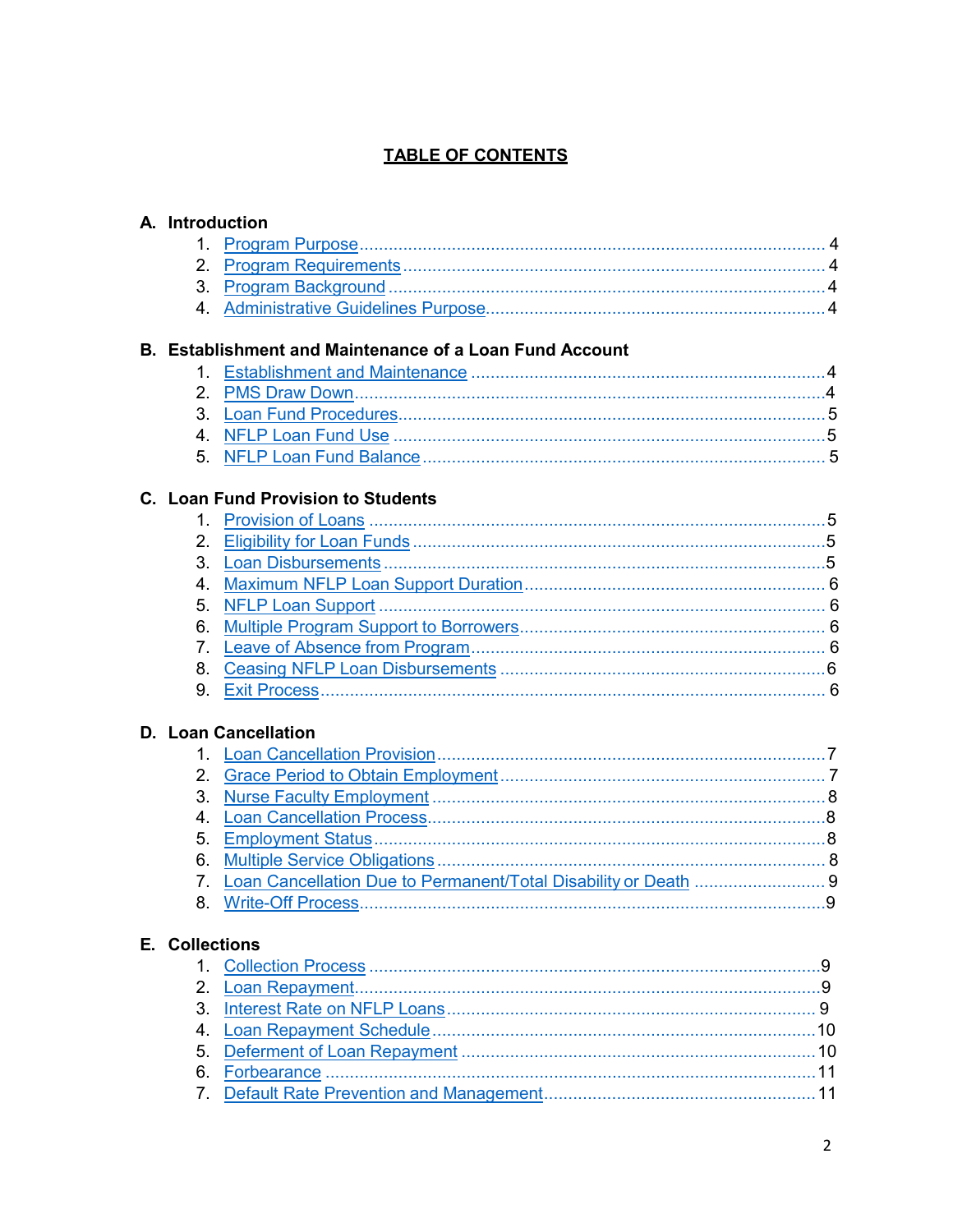#### **F. Recordkeeping and Reporting**

### **G. Grant [Close-Out](#page-12-2)**

## **H. Exhibit Forms**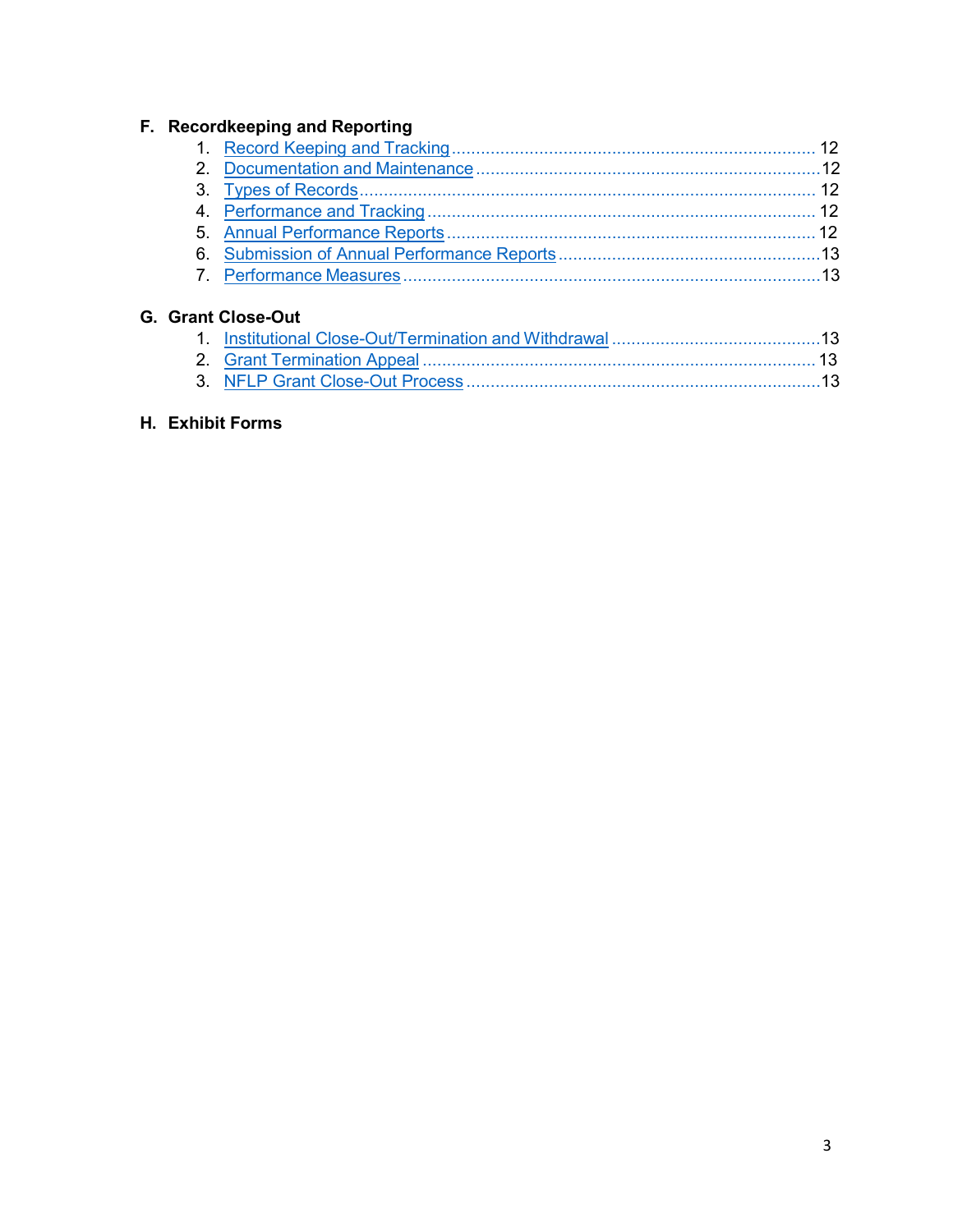## <span id="page-3-0"></span>**A. INTRODUCTION**

- 1. Program Purpose: The purpose of the NFLP program is to increase the number of qualified nursing faculty by providing funding to accredited schools of nursing to offer loans to students in advanced education nursing degree programs who are committed to become nurse faculty. Schools (herein referenced as institutions) are required to comply with and adhere to the terms and conditions of the NFLP award. The institution is required to manage the loan fund and produce nurse faculty, consistent with the legislative authority, and other applicable requirements.
- <span id="page-3-1"></span>2. Program Requirements:
	- **Establish and maintain a student loan fund;**
	- Contribute an amount equal to not less than one-ninth the Federal award amount (hereafter referred to as the Federal capital contribution);
	- **Provide loans from the fund only to students pursuing a course of study inan** advanced education nursing degree program that prepares the individual to become nurse faculty;
	- **Provide cancelation of up to 85 percent of any such loan (plus interest thereon)** according to the prescribed schedule as outlined in the Agreement to Participate in the Nurse Faculty Loan Program; and
	- Collect on principal and interest on all loans made from the above NFLP student loan fund.
- <span id="page-3-2"></span>3. Program Background: The Nurse Faculty Loan Program (NFLP) is a Health Resources and Services Administration (HRSA) nursing loan program, under the auspices of the Bureau of Health Workforce (BHW), Division of Nursing and Public Health (DNPH). This program is authorized by Public Health Service Act Sections 846A (42 U.S.C. 297n-1) and 847(f) (42 U.S.C. 297o (f)), available for reference a[t](http://legcounsel.house.gov/Comps/PHSA-merged.pdf) [http://legcounsel.house.gov/Comps/PHSA-merged.pdf.](http://legcounsel.house.gov/Comps/PHSA-merged.pdf)
- <span id="page-3-3"></span>4. Administrative Guidelines Purpose: This document is intended to provide programmatic guidance to institutions on how to manage and administer the NFLP loan fund,including loan provision, cancellation, collection, tracking and record keeping. It should be read in conjunction with the Notice of Funding Opportunity (NOFO) and the Notice of Award.

#### <span id="page-3-5"></span><span id="page-3-4"></span>**B. ESTABLISHMENT AND MAINTENANCE OF A LOAN FUND ACCOUNT**

- 1. Establish and maintain a student loan fund: The establishment of an NFLP student loan fund by the institution provides for deposit in the fund of the (i) Federal capital contributions/FCC (federal award) paid, (ii) Institutional capital contributions/ICC (an additional amount from the school equal to not less than one-ninth of such Federal capital contributions), (iii) collections of principal and interest on loans made from the fund, and (iv) any other earnings of the fund.
- <span id="page-3-6"></span>2. PMS Draw Down: Institutions should draw down the Federal award disbursed from the Payment Management System (PMS) and deposit the entire award into their institutional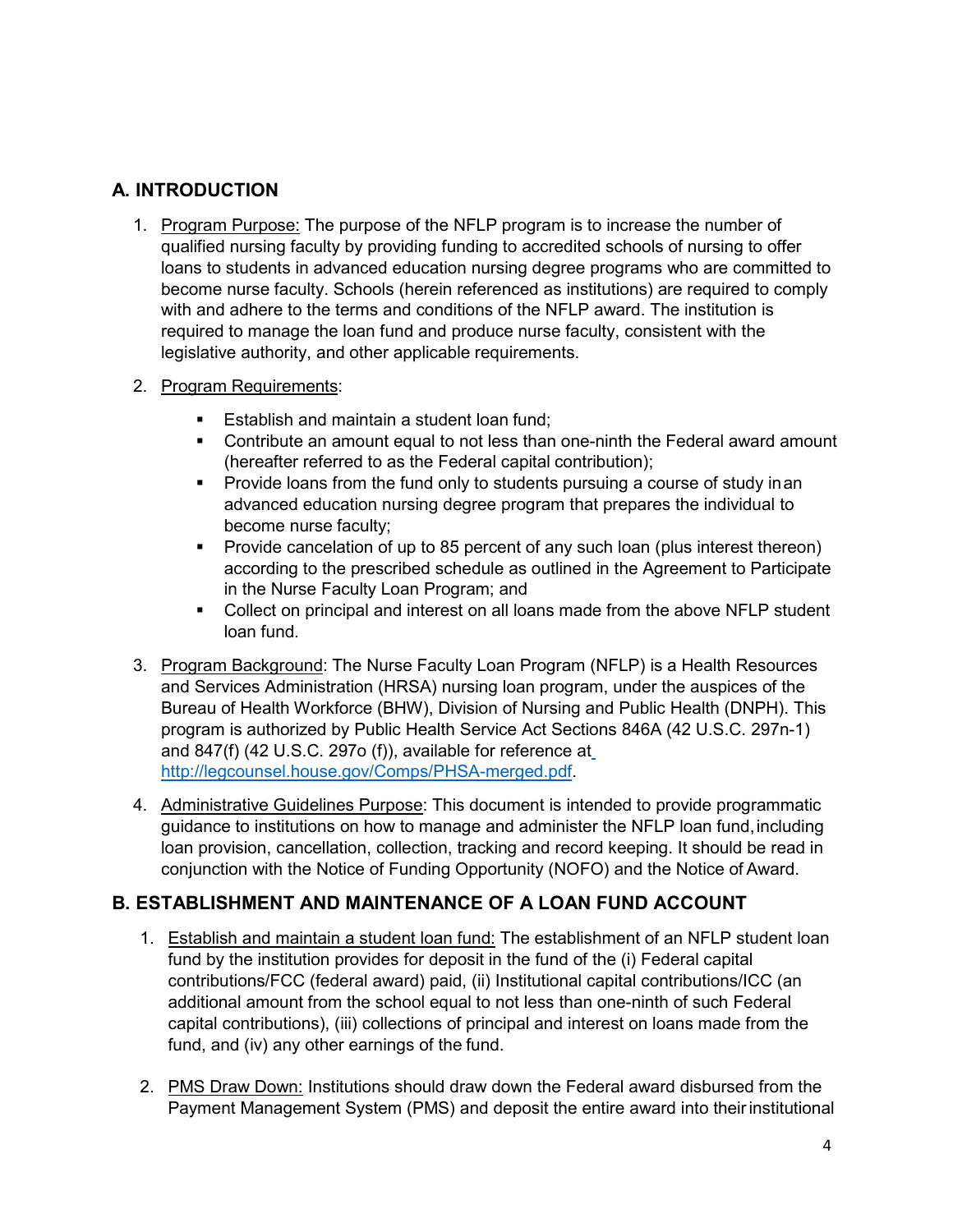interest bearing revolving loan fund account within 60 days from the receipt of the award. Deadline for PMS draw down is the end of the budget period in which the award was made.

- <span id="page-4-0"></span>3. Loan Fund Procedures: Institutions should follow their internal policies, in compliance with HRSA guidance and HHS grants regulations, when managing the NFLP loan fund. Accounting, auditing, collections, record keeping, and other account-related procedures should be established, well documented and implemented according to institutional and HRSA guidance and HHS grants regulations.
- <span id="page-4-2"></span><span id="page-4-1"></span>4. NFLP Loan Fund Use: The loan fund shall be used only for loans to students of the institution, and for costs of collection of such loans and interest.

NFLP Loan Fund Balance: Institutions are permitted to retain the NFLP loan fund balance in the revolving institutional loan fund account and must continue to disburse funds through the current budget/project period. When the Program Office approves the NFLP performance report for the reporting period, institutions will be permitted to retain the loan fund balance as reported. Institutions are encouraged to review the cash balance in their NFLP loan fund on an annual basis.

#### <span id="page-4-4"></span><span id="page-4-3"></span>**C. LOAN FUND PROVISION TO STUDENTS**

- 1. Provision of Loans: Institutions should provide loans from the fund only to full-time/parttime students pursuing a course of study in an advanced education nursing degree program that prepares the individual to become nurse faculty. Students selected for the NFLP loan fund should be committed to completing the course of study and becoming nurse faculty post-graduation.
- <span id="page-4-5"></span>2. Eligibility for Loan Funds: Institutions should determine that students are eligible prior to provision of loans. Eligible borrowers must be
	- Enrolled full-time or part-time in an advanced education nursing degree program (as defined in Section 811(b) of the Public Health Service Act),
	- In good academic standing (as determined by the institution), and;
	- A citizen of the United States, a non-citizen national, or a foreign national having in his/her possession a visa permitting permanent residence in the United States, the District of Columbia, Guam, the Commonwealth of Puerto Rico, the Northern Mariana Islands, American Samoa, the U.S. Virgin Islands, the Federated States of Micronesia, the Republic of the Marshall Islands, and the Republic of Palau.

According to federal law 28 U.S.C. 3201(e), students are ineligible to receive a NFLP loan if a judgment lien has been entered against the debtor's [property](https://www.law.cornell.edu/definitions/uscode.php?width=840&height=800&iframe=true&def_id=28-USC-928497163-15940182&term_occur=78&term_src=title%3A28%3Apart%3AVI%3Achapter%3A176%3Asubchapter%3AC%3Asection%3A3201) for a debt to the [United States](https://www.law.cornell.edu/definitions/uscode.php?width=840&height=800&iframe=true&def_id=28-USC-2032517217-15940179&term_occur=86&term_src=title%3A28%3Apart%3AVI%3Achapter%3A176%3Asubchapter%3AC%3Asection%3A3201)

<span id="page-4-6"></span>3. Loan Disbursements: Institutions determine the number and the amount of loans disbursed to borrowers. Institutions may disburse loan funds according to internal institutional policies; however, disbursements must be clearly documented. Institutions are required to report NFLP loan disbursements annually when the NFLP annual performance report is completed and submitted to HRSA. Institutions must establish a process to: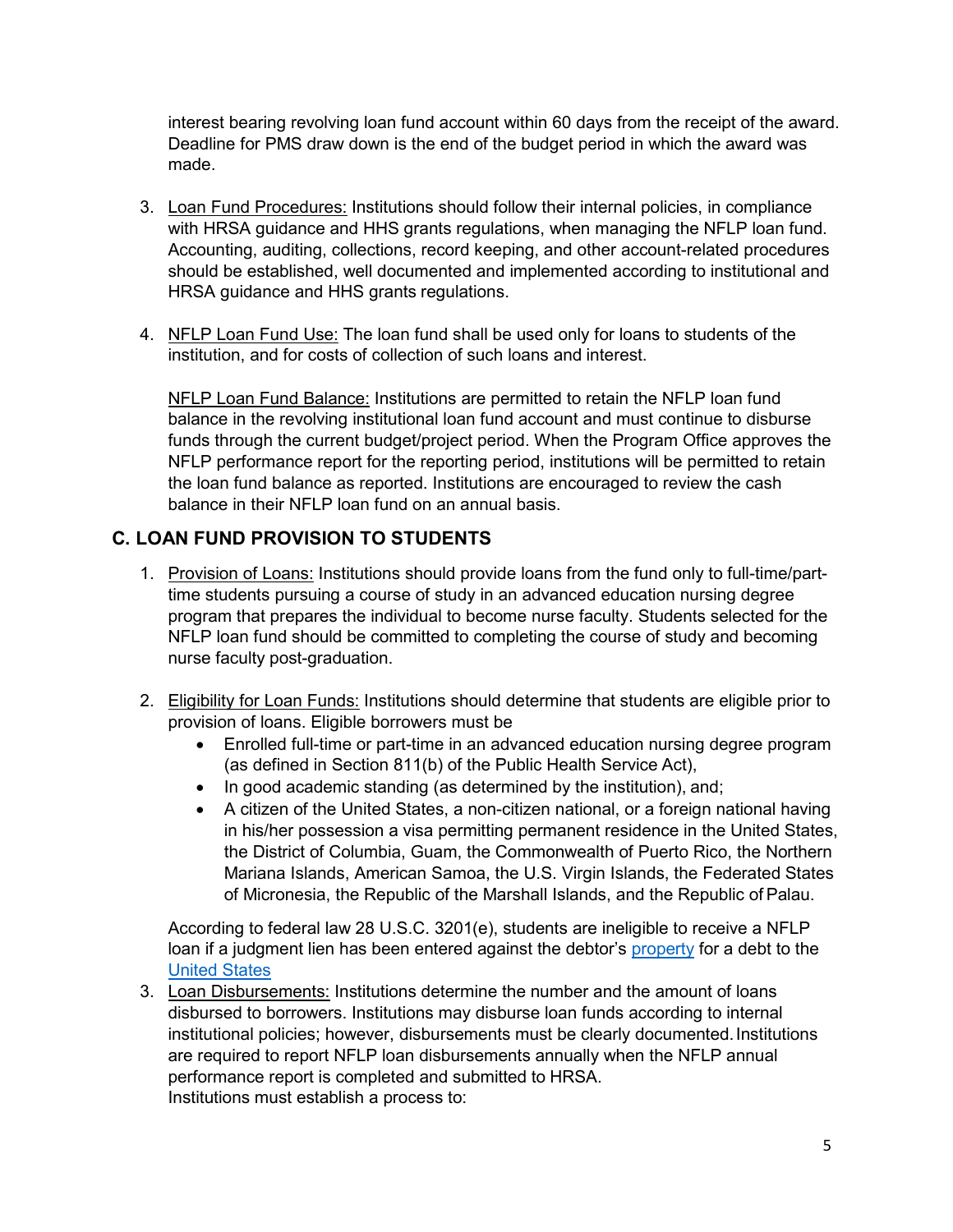- **IDENTIFY PROPERTY IDENTIFY IDENTIFY IDENTIFY**
- **•** Verify their eligibility per terms of the NOFO
- Make loans consistent with institutional policies and federal laws andregulations, to include:
	- Signed promissory note (sample **EXHIBIT A**)
	- Disclosure of terms/conditions (sample **EXHIBIT B**)
- <span id="page-5-0"></span>4. Maximum NFLP Loan Support Duration: NFLP borrowers are not eligible to receive NFLP loan support beyond the maximum five years, to include multiple institutions or locations. Institutions must perform due diligence to ensure that their NFLP borrowers have not received the loan beyond the five years maximum limit.
- <span id="page-5-1"></span>5. NFLP Loan Support: NFLP loan amounts to a student borrower must not exceed \$35,500 for an academic year. Institutions must inform NFLP borrowers that funds are subject to availability, and the borrower maintaining good academic standing. Institutions may offer full or partial support for the amount requested by the borrower to cover the cost of tuition, fees, books, laboratory expenses and other reasonable education expenses. Institutions should prioritize loans to continuing NFLP borrowers ahead of new NFLP borrowers.
- <span id="page-5-2"></span>6. Multiple Program Support to Borrowers: NFLP borrowers may receive support from other federal programs, in addition to NFLP support, if the funds are not used to cover the same costs during the same academic year.
- <span id="page-5-3"></span>7. Leave of Absence from Program: Institutions may approve and grant a temporary leave of absence to borrowers of NFLP loan funds according to their internal student enrollment and leave policies, upon a determination that there is a reasonable expectation that the borrower will return to the institution. Students who do not return from a leave of absence will enter repayment status according to institutional policies.An approved Leave of Absence should not be considered a breach of the NFLP Promissory Note by the borrower.
- <span id="page-5-4"></span>8. Ceasing NFLP Loan Disbursements: Schools must cease disbursements of NFLP Loan Funds to Borrowers in situations including:
	- **Withdrawal from the institution/course of study**
	- Failure to meet the academic standards of the institution
	- **Request to terminate NFLP participation**
	- **Maximum of five years of NFLP loan support**

Full guidance on loan repayment by student borrowers and collections by the institution appears in **Section E** below.

<span id="page-5-5"></span>9. Exit Process: Institutions must establish and maintain a process to inform and track borrowers' employment and repayment statuses after completion or cessation of the course of study. Institutions may document the exit process with NFLP borrowers using an Exit Interview form (sample **EXHIBIT I**).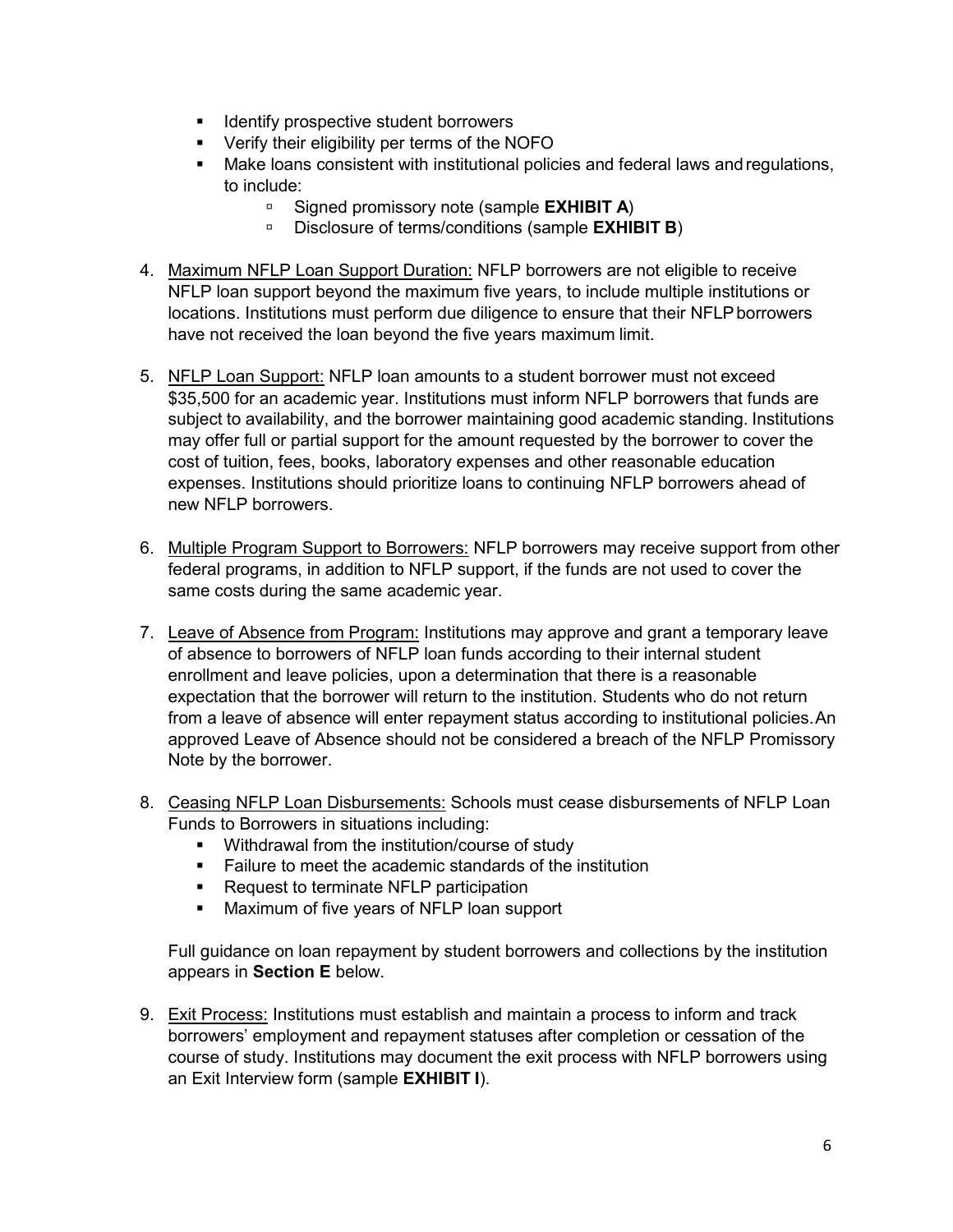### <span id="page-6-1"></span><span id="page-6-0"></span>**D. LOAN CANCELLATION**

- 1. Loan Cancellation Provision: The NFLP is a loan program, which authorizes the lending institution to cancel up to 85 percent of the NFLP loan (plus interest thereon) for borrowers of the loan. Institutions may cancel loans for NFLP borrowers who serve as full-time nurse faculty for up to a consecutive four-year period at an accredited school of nursing following graduation. The School of Nursing (lending institution) shall cancel the following for NFLP borrowers:
	- 20% of the principal and the interest on the amount of the unpaid loan balance upon completion of each of the first, second, and third year of full-time faculty employment; and
	- 25% of the principal and the interest on the amount of the unpaid loan balance upon completion of the fourth year of full-time faculty employment.
	- *Example 1: If the borrower is employed as full-time nurse faculty for 4 consecutive years following graduation from the program, the principal and interest on the unpaid balance of the loan will be cancelled at the end ofeach year; 20 percent for the first, second and third years and 25 percent for the fourth. The lending institution must establish a repayment schedule for the borrower to begin repayment of the remaining 15% of unpaid principal, plus interest accrued (at 3% per annum).*
	- *Example 2: If a borrower is employed full-time as nurse faculty for 2 consecutive years following graduation and ceases employment in the third year, 20 percent of the unpaid principal and interest will be cancelled at the end of each of thefirst and second years. However, the borrower may NOT request cancellation of unpaid principal and interest in the third year. The lending institution must establish a repayment schedule and the borrower must begin repayment of the remaining unpaid principal and interest according to the institutional collection policies, at the prevailing market rate.*

**IMPORTANT NOTE**: If the lending institution cancels the borrower's NFLP loan for the maximum portion (up to 85 percent) of the principal amount of the loan and interest, the remaining amount (15 percent) of the unpaid loan balance continues to bear a per annum 3% interest and is repayable in equal or graduated periodic installments over the remaining repayment period (which as per PHS Act section 846A(c)(5) shall be the 10 year period that begins 9 months after the course of study ends). If the borrower is only able to receive partial cancellation for 1, 2 or 3 years of employment (i.e. a total cancellation of 20%, 40%, or 60%) of the principal amount of the loan and interest, the remaining amount of the unpaid loan balance will start to accrue per annum interest at the prevailing market rate, and repayment will be initiated according to the institutional collection policies. Such a balance is repayable in equal or graduated periodic installments over the remaining repayment period. The Promissory Note, which specifies the terms and conditions of the NFLP loan, binds the borrower to their repayment obligation and states the provisions for loan cancellation and collection. NFLP borrowers are responsible for requesting loan cancellation, which postpones their requirement for payment installations.

<span id="page-6-2"></span>2. Grace Period to Obtain Employment: NFLP borrowers are allowed up to 12 months to gain employment following graduation from their course of study. The allowanceperiod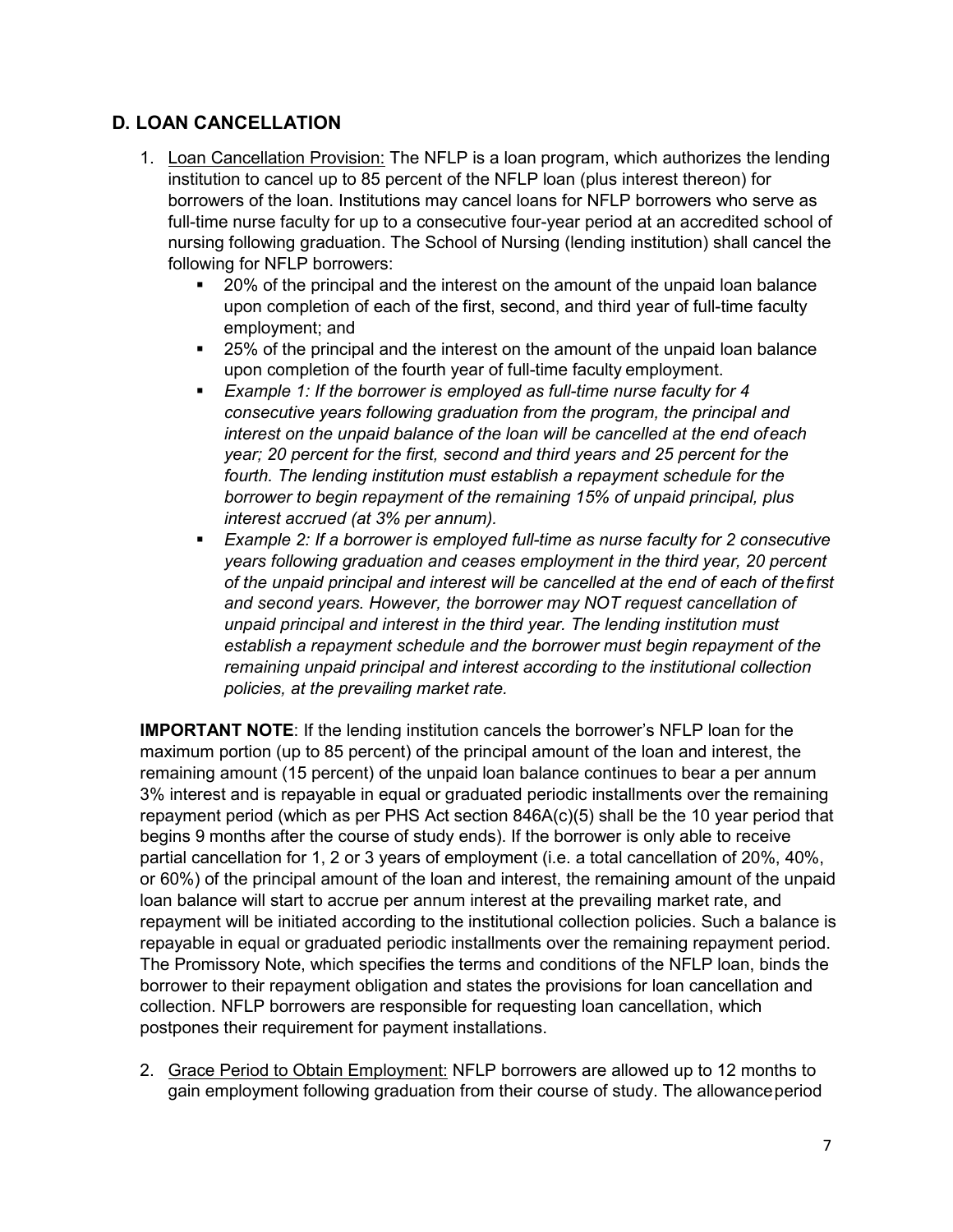goes beyond the grace period for repayment (9 months), and provides the borrowers additional time to meet their service obligation and receive loan cancellation. Loan repayment must officially start after the 9th month, but the institutions should administer the repayment for the grace period (10th, 11th, & 12th months) according to internal policies developed for this purpose.

- <span id="page-7-0"></span>3. Nurse Faculty Employment: "Nurse Faculty" is defined as an academic educator (faculty) or a clinical educator/instructor role at an accredited school of nursing, or a clinical educator/preceptor role at an accredited health facility. For NFLP graduates, "Full-time" nurse faculty employment is designated by the lending institution. Full time employment status may include: being employed as a full-time faculty member in an accredited school of nursing, being employed as a part-time faculty member at an accredited school of nursing in combination with another part-time faculty position or a part-time clinical educator/preceptor position at an accredited health facility, affiliated with an accredited school of nursing that together equates to full-time employment. See examples below:
	- *1 Full-time Faculty position (tenure or non-tenure track) = 1 Full-time employment status*
	- *1 Part-time faculty position (adjunct faculty/clinical instructor/part-time faculty) + 1 Part-time faculty position = 1 Full-time employment status*
	- *1 Part-time faculty position + 1 Clinical educator position (clinical educator, clinical preceptor) = 1 Full-time employment status*
- <span id="page-7-1"></span>4. Loan Cancellation Process: Institutions must cancel loan funds for borrowers who obtain employment within 12 months post-graduation, consistent with the legislative authority, Agency policies, and internal institutional policies. Institutions should clearly document cancellations, maintain accurate records and report cancellations annually when the NFLP annual performance report is completed and submitted to HRSA. Institutions are responsible for establishing a loan cancellation process for NFLP borrowers, to include:
	- Certification of Employment (sample form **EXHIBIT D**)
	- Request for Postponement of Installment Payments (sample form **EXHIBIT G**)
	- **Request for Partial Loan Cancellation (sample form EXHIBIT E)**
- <span id="page-7-2"></span>5. Employment Status: Institutions should track NFLP Borrowers in cancellation status to identify any changes in employment status which affect the cancellation determination such as:
	- **EXEL EXET** Leave During Employment (Paid or unpaid leave needs to be consistent with the lending institution's policy).
	- Change in Employment (A reasonable period, as determined by institution, to change from one place of employment to another may not constitute a break in employment).
	- **Termination of full-time Employment as faculty**
- <span id="page-7-3"></span>6. Multiple Service Obligations: "Service obligation" refers to any faculty or work service requirement set out in the agreements with HRSA and any other federal program. Multiple service obligations occur when the borrower has incurred more than oneservice obligation under more than one federal program for educational support. Institutions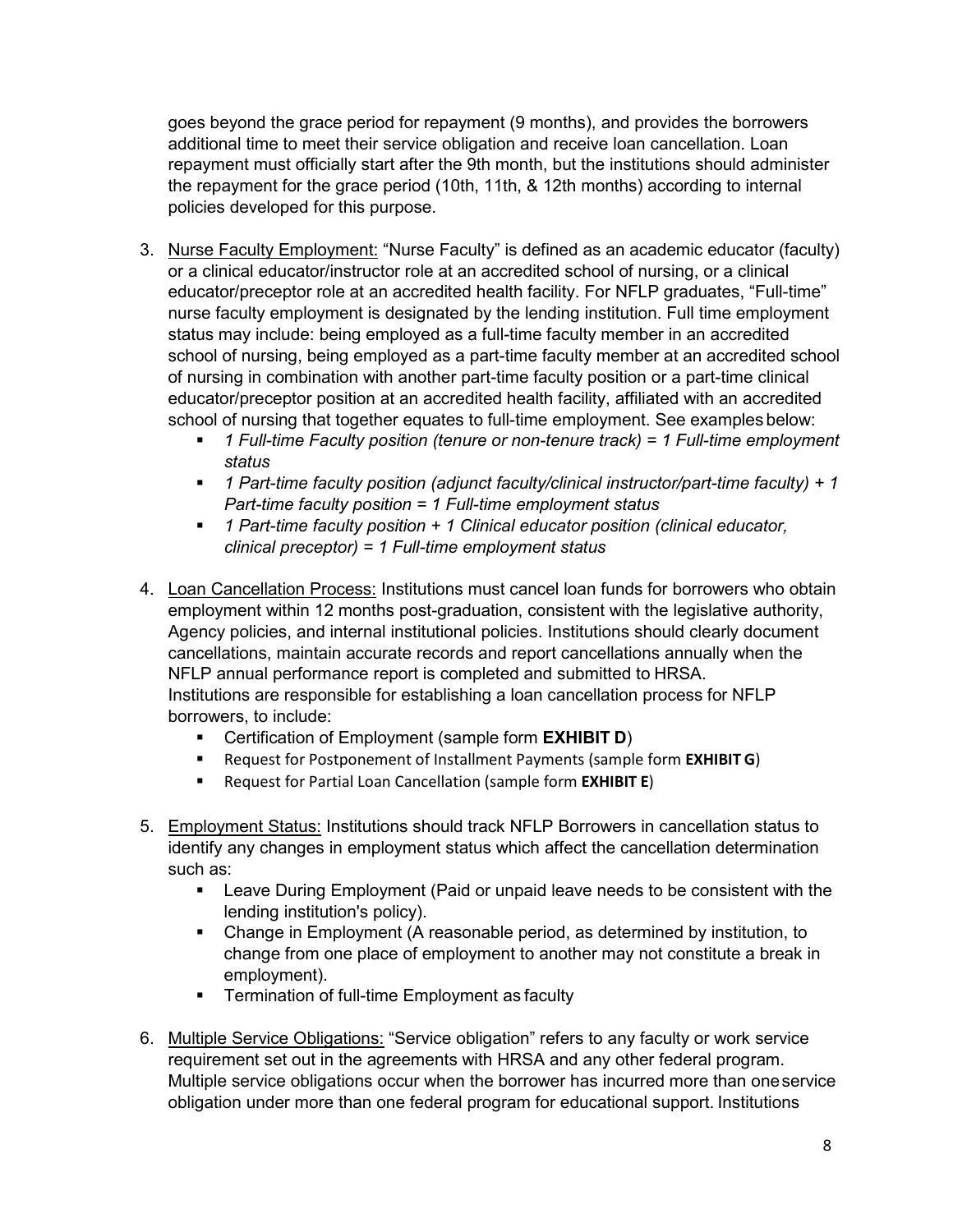should notify NFLP borrowers that a service requirement/obligation incurred under another federal program for educational support must remain separate and distinct from the service obligation for NFLP loan cancellation.

- <span id="page-8-0"></span>7. Loan Cancellation Due to Permanent/Total Disability or Death: Institutions may cancel all or any remaining payment of the NFLP loan for NFLP borrowers in the event of permanent/total disability or death. The process for NFLP loan cancellation due to permanent/total disability or death should be consistent with Agency policies and internal institutional policies. Institutions should employ due diligence to certify a case of permanent/total disability or death of an NFLP borrower. Institutions will formally notify the Agency of such a case by submitting an official (with institutional letterhead) signed letter including the borrower's unique ID, amount cancelled, reason for cancellation, and institutional certification process utilized. Institutions should clearly document cancellations, maintain accurate records and report cancellations annually when the NFLP annual performance report is completed and submitted to HRSA.
- <span id="page-8-1"></span>8. Write-Off Process: In extreme circumstances, institutions may write-off all or any remaining payment of the NFLP loan as uncollectible/bad debt. The process for NFLP loan write-offs for uncollectible/bad debt should be consistent with Agency policies, and internal institutional policies. Institutions should first exercise due diligence with all loans borrowed by students before implementing write-offs for uncollectible/bad debt. Due diligence for uncollectible/bad debt is the process by which sound collection procedures are exercised. Such procedures usually result in a low rate of student loan delinquency. After completing all the procedures required for attempting to collect on uncollectible loans, the institution through the Project Director will formally notify the Agency of such a case by submitting an official request (on institutional letterhead) signed letter including the borrower's unique ID, amount requested to be written-off, reason for write-off, and institutional write-off process implemented. HRSA will review and approve or disapprove requests in a timely manner. Institutions should clearly document write-offs, maintain accurate records for audit purposes, and report write-offs annually when the NFLP annual performance report is completed and submitted to HRSA. It is important to emphasize that the write-off process should happen sparingly, and should only take place as a means of last resort for uncollectible/bad debt.

## <span id="page-8-3"></span><span id="page-8-2"></span>**E. COLLECTIONS**

- 1. Collection Process: Institutions should have in place structures and policies that enable collection on principal and interest on all loans made from the NFLP student loan fund (and any other earnings of the fund). NFLP loan funds may be used to cover costs of collection of such loans and interest.
- <span id="page-8-4"></span>2. Loan Repayment: NFLP loan shall be repayable in equal or graduated periodic installments (with the right of the borrower to accelerate repayment) over the 10-year period that begins 9 months after the individual ceases to pursue a course of study at a school of nursing.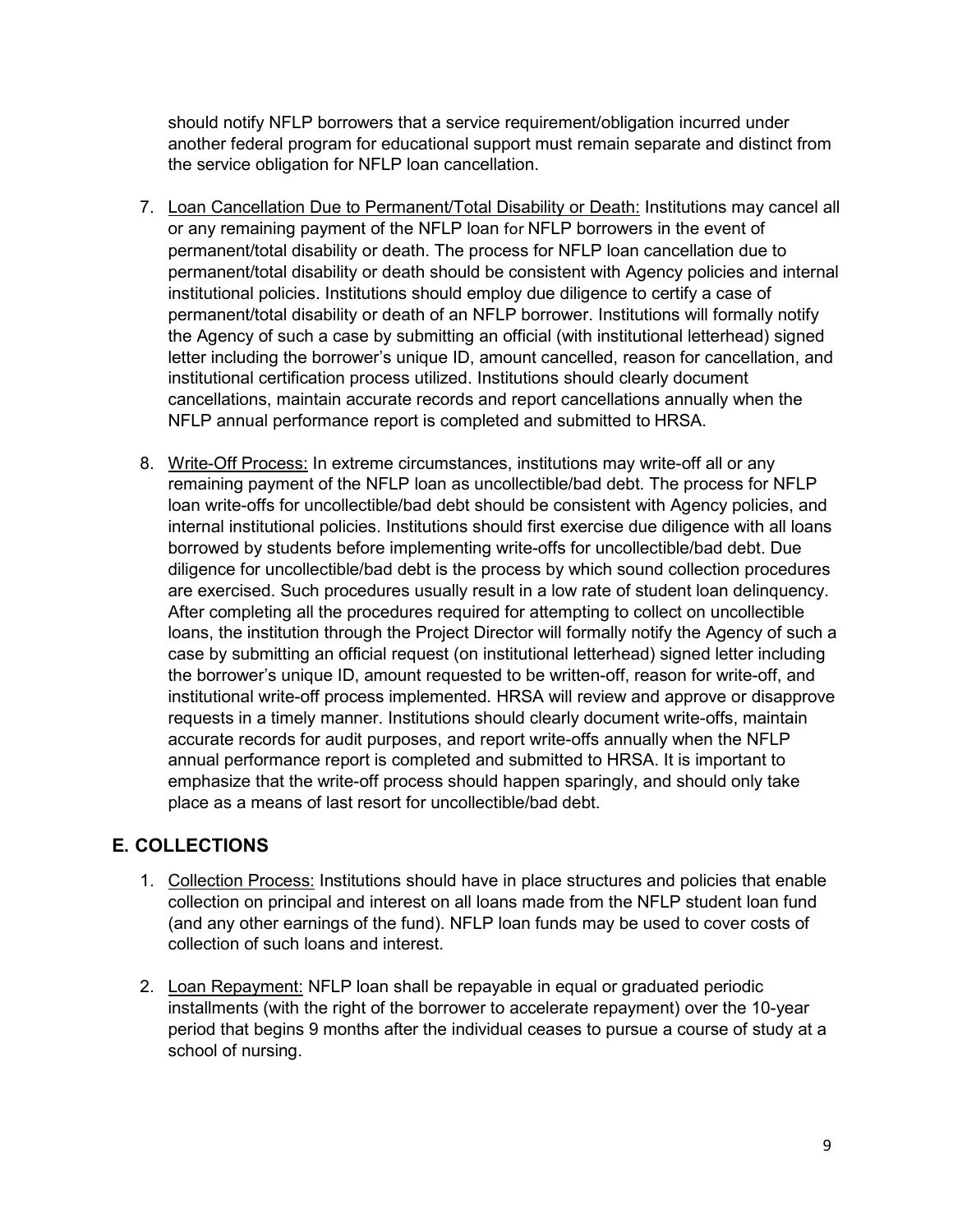<span id="page-9-0"></span>3. Interest Rate on NFLP Loans: Loans from any NFLP student loan fund shall—beginning on the date that is 3 months after the individual ceases to pursue a course of study at a school of nursing—bear interest on the unpaid balance of the loan at the rate of 3 percent per annum.

At such a time that the institution determines that the individual will not

- a. Complete such course of study (e.g., borrower discontinues the course of study) or
- b. Serve as a faculty member as required under the loan agreement (e.g, does not obtain full-time faculty employment within 12 months post-graduation),

the loan shall bear interest on the unpaid balance of the loan at the prevailing market rate. The institution should employ a loan repayment process according to internal policies, which may include provision of an individual repayment schedule/plan at the time a borrower becomes eligible for repayment, and provision of information on principal and interest owed. In the event that such a determination is made and the institution applies the prevailing market interest rate, the institution shall notify the borrower accordingly.

The prevailing market rate is determined by the Treasury Department and is published quarterly in the Federal Register. The rates are fixed. Refer to the HHS Office of Finance web site at <http://dhhs.gov/asfr/of/finpollibrary/chronorates.html> for information on the "consumer interest" rates.

- <span id="page-9-1"></span>4. Loan Repayment Schedule: The lending institution should establish a loan repayment schedule for NFLP borrowers. The institution should provide each borrower with an individual repayment schedule or plan at the time the borrower becomes eligible for repayment. According to internal institutional policies, lending institutions will require borrowers to start repayment of the NFLP loans (and start collecting on any part/all loans borrowed) for the following reasons:
	- **If borrower does not obtain full-time faculty employment within the 12-month** grace period to obtain employment. Loan repayment should officially start after the 9th month, but the institutions should administer the repayment for the grace period (10th, 11th, & 12th months) according to their internal policies.
	- **If borrower obtains a full-time faculty employment but fails to maintain full time** faculty employment for the full four consecutive years (e.g. only works as full-time faculty for 1, 2 or 3 years).
	- After the borrower completes the 4 years of service obligation, loan repayment of the remaining 15% principal plus interest balance of the loan.
- <span id="page-9-2"></span>5. Deferment of Loan Repayment: A lending institution may, based on its policies and determination, and in compliance with HRSA guidance and HHS grants regulations, place a borrower's NFLP loan in deferment. Institutions may have a borrower submit a Deferment Request form (sample **EXHIBIT H**) in order to be placed in deferment status. For NFLP specifically, a deferment status may be granted under the following conditions:

(A) periods (up to three years) of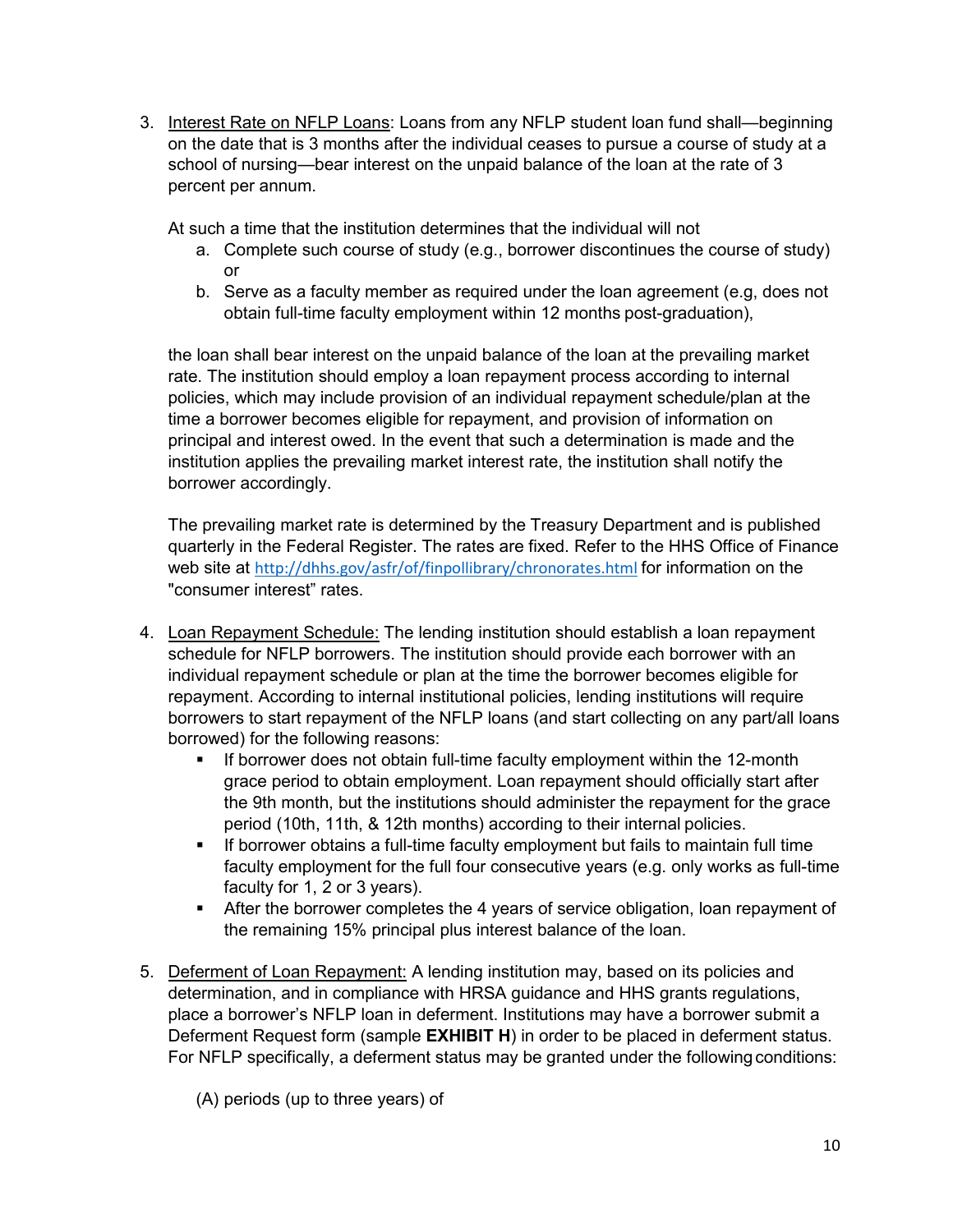- i. active duty performed by the borrower as a member of a uniformed service (Army, Navy, Marine Corps, Air Force, Coast Guard, the National Oceanic and Atmospheric Administration, or the U.S. Public Health Service Commissioned Corps), or
- ii. service as a volunteer under the Peace Corps Act,
- (B) periods (up to ten years) during which the borrower is pursuing a full-time or halftime course of study at a collegiate school of nursing leading to a graduate degree in nursing, or is otherwise pursuing advanced professional training in Nursing (e.g. post-doctoral program/fellowship).
- <span id="page-10-0"></span>6. Forbearance: A lending institution may, based on its policies and determination, and in compliance with HRSA guidance and HHS grants regulations, place a borrower'sNFLP loan in forbearance when extraordinary circumstances affect loan repayment. Forbearance is limited to situations in which the borrower clearly intends to repay the NFLP loan obligation but is temporarily unable to comply with the existing repayment schedule. Periods of forbearance are not excluded from the borrower's 10-year repayment period. For example, if a borrower goes into forbearance for 6 months twice during the 10-year repayment period (for a total of a year of forbearance), the borrower has only 9 years remaining to repay the loan.
- <span id="page-10-1"></span>7. Default Rate Prevention and Management: The default rate is calculated as the percent of the institution's total outstanding student loan principal subject to repayment which is past due for a period of greater than 120 days. The measurement of an institution's failure to collect loans made under this part shall be the ratio (stated as a percentage) that the defaulted principal amount outstanding of such institution bears to the matured loans of such institution. The term ''default'' means the failure of a borrower of a loan made under this part to— (i) make an installment payment when due; or (ii) comply with any other term of the promissory note for such loan, except that a loan made under this part shall not be considered to be in default if the loan is discharged in bankruptcy or if the institution reasonably concludes from written contacts with the borrower that the borrower intends to repay the loan. The term ''defaulted principal amount outstanding'' means the total amount borrowed from the loan fund of an institution that has reached the repayment stage (minus any principal amount repaid or cancelled) on loans— (i) repayable monthly and in default for at least 120 days; and (ii) repayable less frequently than monthly and in default for at least 180 days.

The NFLP loan default rate is implemented as a performance measure, to actively monitor the collection of outstanding loan debt associated with the NFLP loan fund account. Institutions must have a default rate not greater than 5 percent. Failure to meet NFLP requirements may impact NFLP grant funding per the Uniform Administrative Requirements, Cost Principles, and Audit Requirements for HHS Awards, 45 CFR Part 75. Institutions that exceed a default rate of greater than 5% will be considered noncompliant with NFLP requirements. HRSA will assess award recipients for program compliance, including to determine whether an institution has a default rate greater than 5%, on June 30 of each year. When non-compliance is determined (e.g., a NFLP grantee has a default rate greater than 5%), HRSA will notify the institution of its non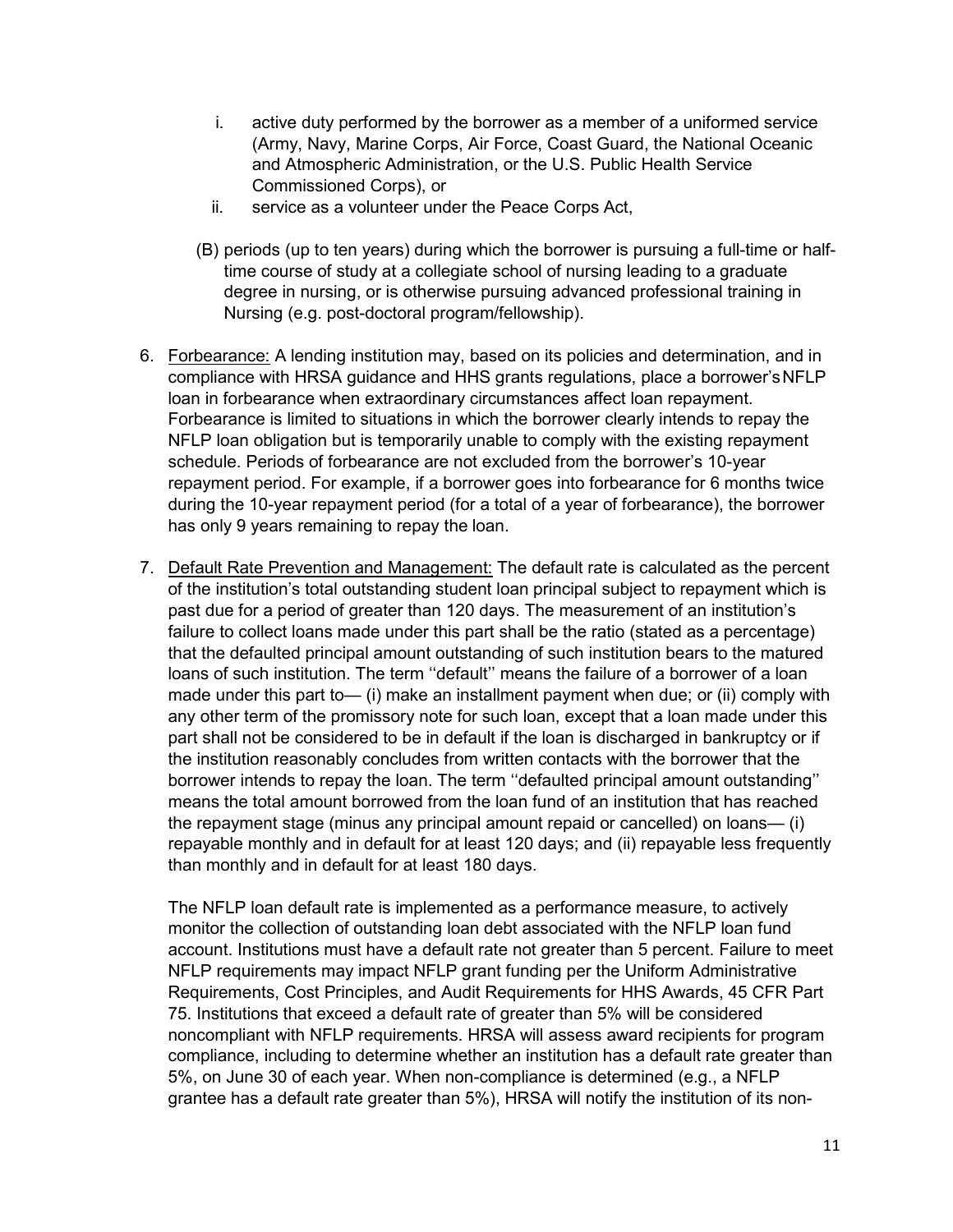compliant status, as well as required steps to come into compliance, including any necessary action on the part of the grantee. Grantees will be provided with a timephased approach to resolve compliance issues. Failure to comply with the grant requirement within the specified period may result in administrative actions up to and including withholding further Federal awards for the project, as well as the suspension and/or termination of the NFLP grant.

#### <span id="page-11-0"></span>**F. RECORDKEEPING & REPORTING**

- 1. Record Keeping and Tracking: The Project Director is the official Point-of-Contact for the NFLP grant and it is his or her responsibility to effectively coordinate with other institutional offices to ensure that all individual borrowers are properly tracked, loans properly managed, and all documents and data are properly collected, stored, and reported upon as required in the Funding Opportunity document.
- <span id="page-11-1"></span>2. Documentation and Maintenance: Institutions are responsible for documenting NFLP related transactions and maintaining NFLP records. Institutions may be required to provide documentation to HRSA, if requested. Institutions should maintain an individual file for each NFLP loan borrower from disbursement to repayment, these records should also be maintained for at least three years after the loan is retired (i.e., when all service obligations and repayments have been fulfilled).
- <span id="page-11-2"></span>3. Records: All records associated with NFLP awards, including Borrower Records, must be maintained in accordance with 45 CFR 75.361. Borrower files should at a minimum include the following:
- Copy of signed Promissory Note(s).
- **Signed disclosure Statement of Borrower's Rights and Responsibilities.**
- **Records of enrollment status for each academic year of NFLP support.**
- Records of payments and cancellation.
- Records of approved leave of absence, deferment, forbearance, or default (as applicable).
- <span id="page-11-3"></span>4. Performance and Tracking: Institutions should implement and maintain a plan for program performance evaluation that will contribute to continuous quality improvement in the areas of producing qualified nurse faculty and efficiently managing the loan fund. In addition, institutions should effectively track performance outcomes by collecting and managing data, including timely and accurately reporting performance outcomes to HRSA. Institutions should monitor and track the progression of NFLP-supported students and graduates from commitment through loan cancellation and final payments. This means that tracking must continue until the end of the loan period for all borrowers, including those who receive no cancellation, partial cancellation or cancellation for all 4 years (which after 85% cancellation would include the payment of the remaining 15%).
- <span id="page-11-4"></span>5. Annual Performance Reports: Institutions are required to complete annual performance reports (APRs). APRs include Financial Reporting for all activities conducted under the NFLP grant for the applicable fiscal year. Annual Performance reports are used to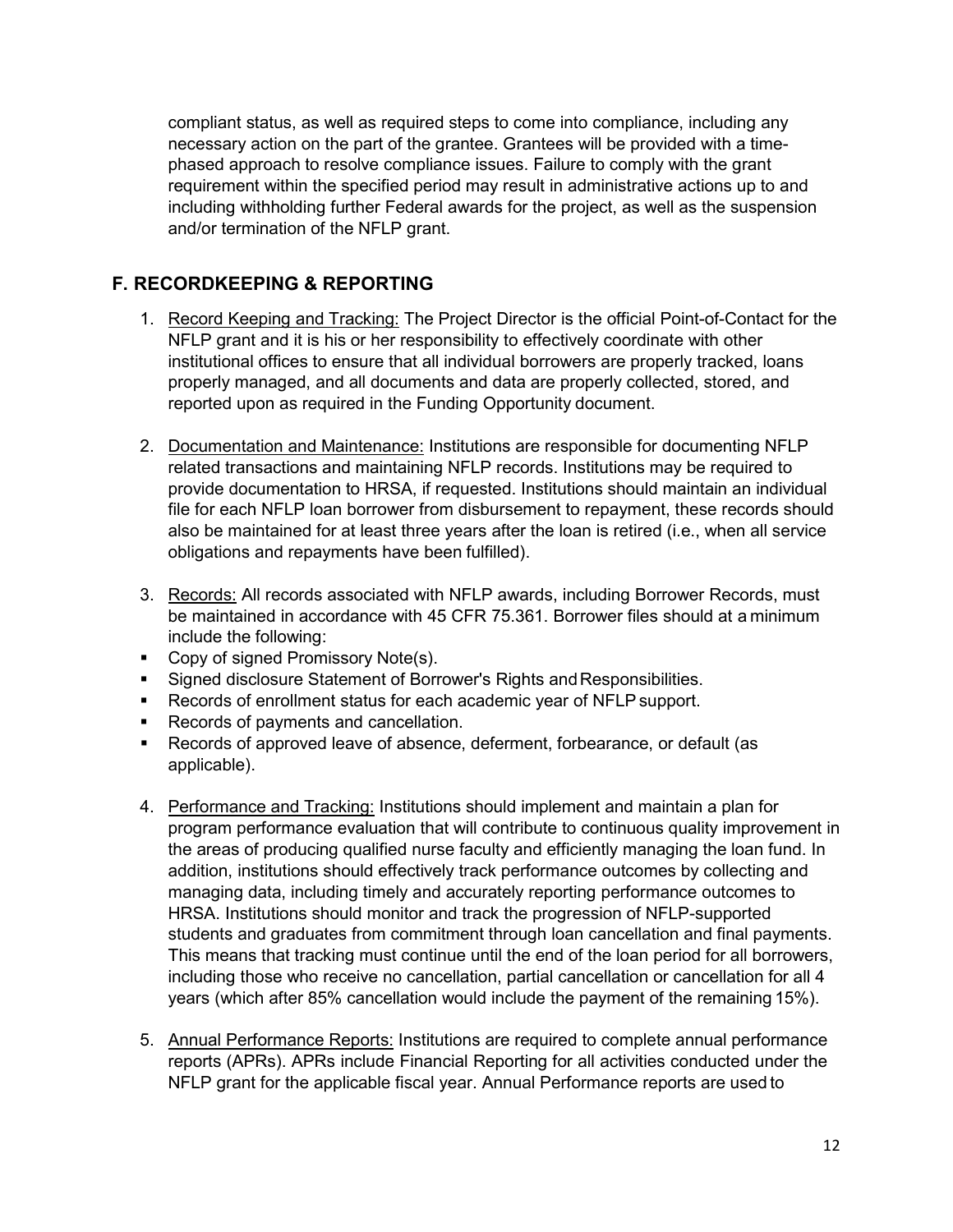assess success of individual programs, including institutions' management of NFLP funds and number of qualified nursing faculty produced.

- <span id="page-12-0"></span>6. Submission of Annual Performance Reports: Data submitted by grantees of the program must cover all activities that took place between July 1st to June 30th of the fiscal year. The Report is due no later than August 1st of the end of the budget period. Failure to submit a Report by this date may place your grant in a noncompliant status. Institutions are required to utilize the instruction manual designed and provided to assist in completing the required Performance Report for Grants and Cooperative Agreements (PRGCA). Officials at HRSA will review and approve all PRGCA submitted by grantees. In the case that revisions are needed, institutions will be granted the ability to reenter the electronic reporting system, make corrections, and submit a revised PRGCA. All revisions must be resubmitted within five (5) business days of HRSA's initial request for revision. Failure to resubmit a revised PRGCA within five (5) business days may place the institution in a noncompliant status.
- <span id="page-12-1"></span>7. Performance Measures: Performance measures for NFLP include amount of funds disbursed to students, default rate percentage, number of students supported withthe loan fund, number of students who do not complete the program, number of students who graduate, numbers of students who receive  $1<sup>st</sup>$ ,  $2<sup>nd</sup>$ ,  $3<sup>rd</sup>$  and  $4<sup>th</sup>$  year loan cancellations.

## <span id="page-12-3"></span><span id="page-12-2"></span>**G. GRANT CLOSE-OUT**

- 1. Institutional Close-Out or Termination: If an institution terminates a loan fund established under the agreement, or if the Agency for good cause terminates the agreement with the institution, the Agency shall be paid an amount which bears the same ratio (of the Federal capital contributions) to such fund balance on the date of termination. The purpose of closeout is to terminate the grant agreement between the institution and the Agency, ensure that final reports are received and evaluated, allowable costs are determined, and amounts due, either to the agency, or to the recipient are determined and payment arrangements made.
- <span id="page-12-4"></span>2. Grant Termination Appeal: In any case in which the Agency intends to terminate an agreement with an institution, the Agency shall provide the institution with a written notice complying with the requirements outlined in 45 CFR 75.372.
- <span id="page-12-5"></span>3. NFLP Grant Closeout Process: The closeout process for the NFLP grant requires the completion of reports such as, a final Progress or Performance Report. Completion of the closeout process for the NFLP grant indicates a termination of institutional participation in the grant, and a termination of the agreement between the Agency and the institution (including the terms and conditions of the grant). Institutions will initiate the NFLP closeout is with an official closeout request letter, and should ensure that all applicable reports are complete prior to initiating the closeout process. Institutions interested in closeout of their NFLP grant should contact the Project Officer to initiate the closeout process.